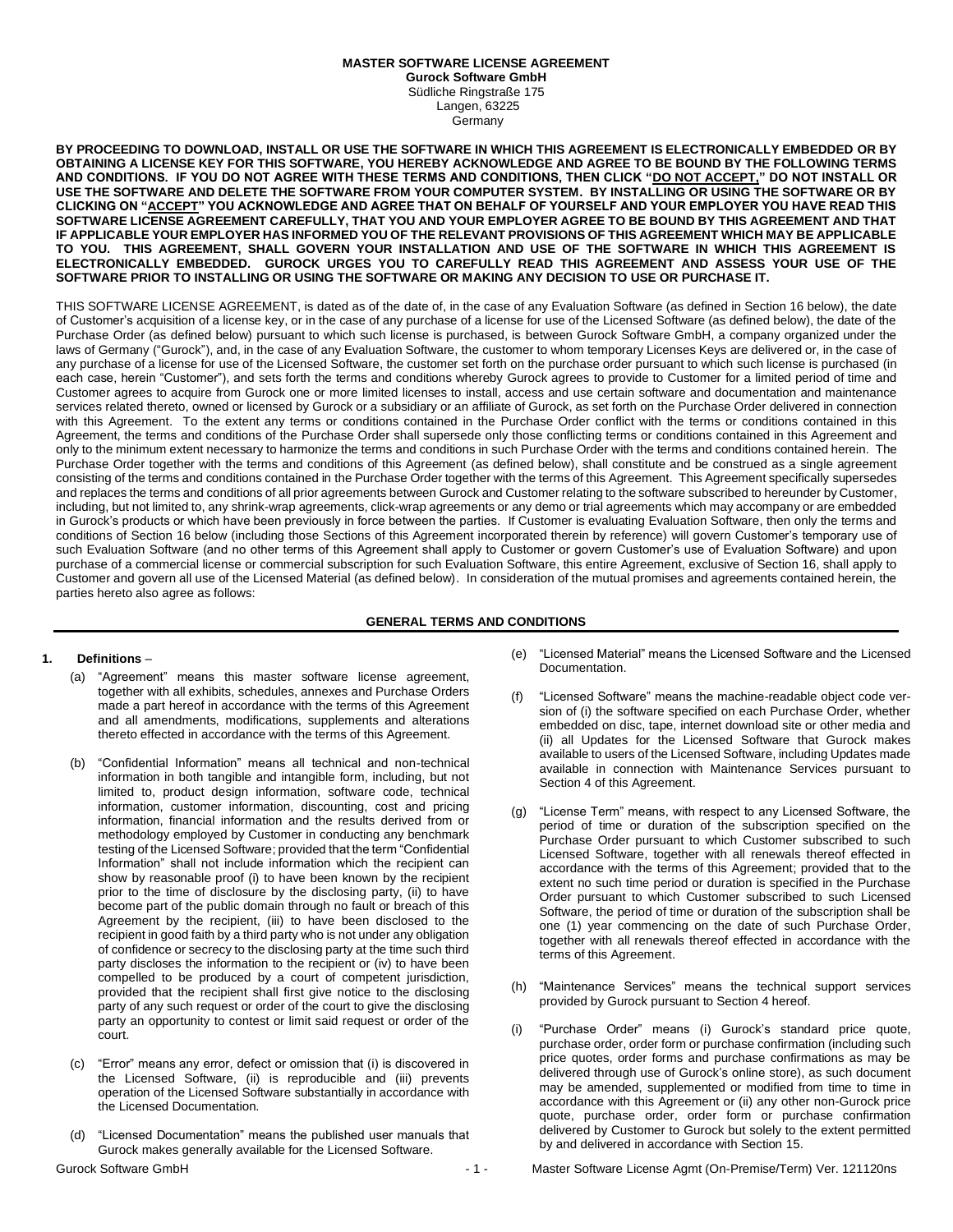- (j) "User" means individuals who are authorized by Customer to use the Licensed Software, for whom licenses to the Licensed Software have been purchased, and who have been supplied user identifications and passwords by Customer (or by Gurock at Customer's request). Users may include but are not limited to employees, consultants, contractors and agents of Customer, or, subject to the restrictions contained herein, third parties with whom Customer transacts business.
- (k) "Update" means any revision, enhancement, improvement or modification to or programming fix for the Licensed Software or Licensed Documentation which Gurock makes generally available, incorporates into and makes a part of the Licensed Software or Licensed Documentation and does not separately price or market.

## **2. LICENSE & LICENSE TYPES** –

- (a) **License** Subject to the terms and conditions of this Agreement, including, but not limited to the applicable licensing restrictions set forth in Section 2(b) below, and subject further to Customer's full compliance herewith and according to the scope, time period and other terms indicated on the applicable Purchase Order delivered in connection with this Agreement, Gurock hereby grants Customer and Customer hereby accepts from Gurock, a limited, non-exclusive and non-transferable (except as otherwise expressly provided in Section 17(a) below) right and license during the License Term to install, access and use the Licensed Software in accordance with the applicable restrictions and conditions contained in this Agreement. Customer's right to use the Licensed Software during the License Term shall extend to use by third parties under a written agreement with Customer to provide outsourcing services for Customer's own internal business operations; provided, that (i) such third parties have agreed to abide by the terms of this Agreement and (ii) Customer shall remain primarily liable for all acts and omissions by such third parties.
- (b) **License Usage and Restrictions** Customer acknowledges and agrees that, as between Customer and Gurock, Gurock, its subsidiaries and affiliates and its licensors own and shall continue to own all right, title, and interest in and to the Licensed Material and all derivatives thereof, including associated intellectual property rights under copyright, trade secret, patent, or trademark laws. This Agreement does not grant Customer any ownership interest in or to the Licensed Material, but only a limited right and license to install and use the Licensed Material during the License Term in accordance with the terms of this Agreement and each applicable Purchase Order. Customer further acknowledges and agrees that the licenses granted hereunder and the restrictions applicable to Customer's installation, access and use of the Licensed Software will vary according to the type of Licensed Software purchased by Customer and the type of license purchased by Customer. One or more of the restrictions set forth in this Section 2 may apply to the Licensed Software depending upon the type of Licensed Software purchased by Customer, the type of license purchased and the terms contained in the applicable Purchase Order relating to the Licensed Software. Customer is encouraged to carefully review all terms and restrictions contained in this Section 2 and each Purchase Order. Customer hereby agrees to the following license restrictions and conditions applicable to the Licensed Software as set forth in the Purchase Orders delivered by Customer under this Agreement:
	- (i) For all Licensed Software made generally available by Gurock on a per-User subscription basis (a "User Subscription"), Customer may Use such Licensed Software by no more than the specified number of Users for which licenses have been purchased, as set forth in a Purchase Order; and
	- (ii) For all Licensed Software made generally available by Gurock on a per-Use basis (a "Per-Use Subscription"), Customer may Use such Licensed Software by no more than the number of Uses for which licenses have been purchased, as set forth in a Purchase Order.

Additional User licenses may be added during the License Term for a pre-existing User Subscription, prorated for the remainder of the License Term in effect at the time the additional Users are added

and all such additional Users' subscriptions shall terminate on the same date as the pre-existing User Subscriptions. User Subscriptions are for designated Users and shall not be used or shared by more than one User, but may be reassigned to new Users to replace existing Users by Customer providing prior written notice to Gurock. In no event shall Customer access or use the Licensed Service in contravention of the foregoing restrictions applicable to such Licensed Software or any other restrictions contained in this Agreement. In no event shall Customer operate, use or access the Licensed Software in contravention of the foregoing restrictions applicable to the Licensed Software or any other restrictions contained in this Agreement.

- (c) **High Risk Usage Prohibited** Customer may not use the Licensed Software for any military, nuclear-engineering, aviation and/or automotive-engineering purposes or software applications related thereto or in connection with any software application that is used in connection with monitoring or assessing human health without the express prior written consent of Gurock.
- (d) **Other Restrictions**  Customer acknowledges that use of the Licensed Software impacts the computer storage and processing resources provided by Gurock to Customer and other users of the Licensed Software. Accordingly, Customer hereby agrees to review and comply with all computer storage and processing policies published by Gurock, from time to time, on its website at <https://www.ideracorp.com/legal/Gurock#tabs-2> and to regular review changes to such policies, as released by Gurock and published on such webpage from time to time.
- (e) **Renewal of License Term** Upon expiration of each License Term, unless otherwise specified in the applicable Purchase Order, all limited subscription licenses granted under this Agreement shall automatically renew for an additional 12-month License Term, and Gurock will invoice Customer at the then-current subscription-based price for such additional License Term, unless Gurock is notified by Customer in writing at least thirty (30) days prior to the expiration of such current License Term that Customer elects not to renew such limited subscription license for an additional License Term.
- (f) **Other Services**  All licenses and Maintenance Services subscribed to by Customer in respect of the Licensed Material shall be governed by this Agreement, together with the applicable Purchase Orders delivered hereunder. Unless otherwise agreed by the parties in writing, all professional services purchased by Customer in respect of the Licensed Software, if any, including implementation services, training services and professional services (collectively, "Ancillary Services"), shall be governed solely by a separate written mutually acceptable services agreement entered into by the parties or, in the absence of such agreement, Gurock's standard professional services agreement, and acceptance of the Licensed Material shall not be contingent upon Customer's acceptance of any such Ancillary Services.
- (g) **Restrictions on Sublicensing** In the event that Customer has purchased and paid for an Enterprise version of a Licensed Software, Customer may sublicense to third party customers and clients of Customer (each, a "Customer-Related Client") the limited right to access and use the Licensed Software during the License Term for the benefit of such Customer-Related Client; provided, that (i) such Customer-Related Client complies with all terms and conditions of this Agreement, (ii) Customer remains fully and primarily liable for all acts and omissions by such Customer-Related Client, including any act or omission that constitutes a breach of this Agreement, (iii) Customer has entered into a written agreement with<br>such Customer-Related Client that contains confidentially such Customer-Related Client obligations substantially similar to, and as protective as, the confidentiality obligations contained herein and (iv) in no event shall any Customer-Related Client assign, transfer or sublicense any of its rights to access and use such Licensed Software. Except for the limited right to sublicense expressly provided in this Section 2(g), under no other circumstances may Customer sublicense any of its rights under this Agreement.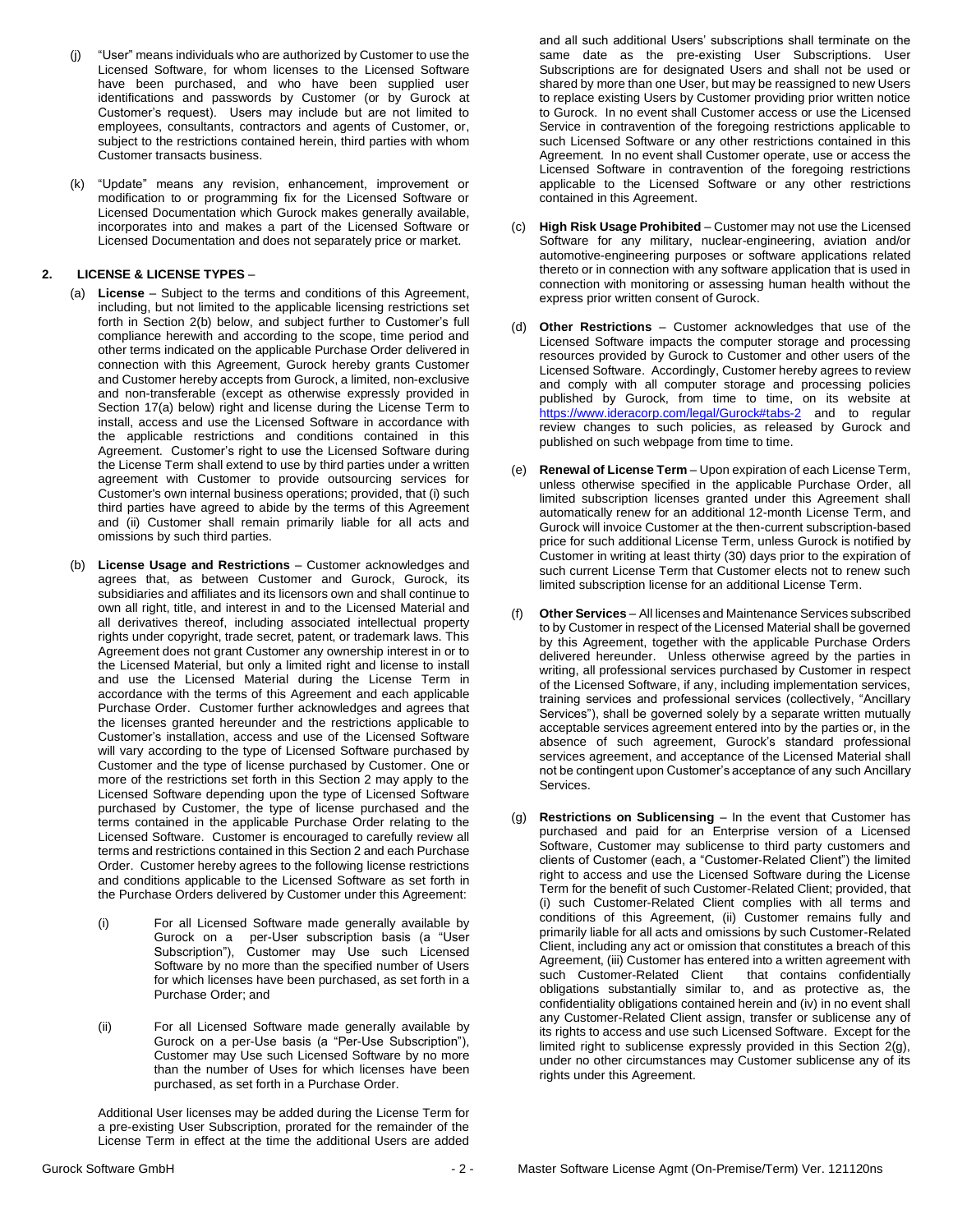## **3. REGISTRATION AND PAYMENT TERMS** –

- (a) **Registration** To use and access the Licensed Software, Customer must register with Gurock by generating a username and password for each User ("Registration"). All passwords shall be personal and non-transferable. The parties shall treat all passwords and usernames generated for the purpose of Registration as Confidential Information.
- (b) **Payment** Upon delivery of a Purchase Order by Customer, Gurock shall deliver an invoice to Customer specifying the license fees payable pursuant to such Purchase Order for the License Term. Customer shall pay all license fees specified therein within thirty (30) days of Customer's receipt of such invoice and shall pay such amount in the currency designated therein by Gurock. In the event that Customer elects to purchase a license for the Licensed Software online through use of Gurock's website or online store, Customer is required to pay all fees due hereunder with a credit card, and Customer (i) shall provide Gurock with a valid form of credit card payment at the time of such purchase and to keep all such credit card information current and accurate in respect of all renewal fees, (ii) shall promptly notify Gurock if its credit card has changed or has been declined and (iii) hereby consents to Gurock automatically processing and charging all fees due by Customer hereunder as they become due, including all renewal fees, to the credit card submitted by Customer. All fees payable by Customer in respect of such Ancillary Services may be separately invoiced. Customer's payment obligation with respect to all license fees owing hereunder shall be independent of the provision of Ancillary Services, whether or not such Ancillary Services are separately invoiced. Any late payment of any amount owing hereunder shall accrue interest at a rate equal to the lesser of (i) 15% per annum and (ii) the maximum rate permitted by law.
- (c) **Taxes** All payments referred to in this Agreement are exclusive of value added tax, sales tax and any other applicable taxes, duties or imposts which (with the exception only of those based on Gurock's income) shall also be payable by Customer in accordance with applicable law.

**4. MAINTENANCE** – Gurock does not warrant that the Licensed Software will operate error-free or may be used error-free. Customer's right to use the Licensed Software during the License Term shall include the provision of Maintenance Services by Gurock at no additional fee. Upon Customer's payment of the license fees associated with the License Term purchased by Customer for the Licensed Software specified in a Purchase Order, Gurock shall provide Maintenance Services in accordance with this Section 4 and in accordance with any additional Maintenance Services terms specified in such Purchase Order. Gurock or its authorized representative will provide Maintenance Services for the Licensed Software during each License Term. Maintenance Services includes problem determinations, reasonable problem resolutions, provisioning of software program temporary fixes and new releases. Maintenance Services shall also include the additional Maintenance Service terms expressly set forth in writing in the Purchase Order delivered by Customer, which are hereby incorporated herein by reference. Maintenance Services shall entitle Customer to receive, at no additional cost, all Updates. Gurock reserves the right to update the Licensed Software at any time without notice to Customer.

# **5. PROPRIETARY RIGHTS**

- (a) Customer shall not acquire, by virtue of this Agreement, any right or license other than as expressly provided herein. Customer shall not reproduce the Licensed Material or other confidential or proprietary information of Gurock, except as provided in this Agreement. All proprietary rights in and to the Licensed Material and all Evaluation Software (as defined in Section 16 below), all derivatives, translations, modifications, adaptations, improvements, enhancements or developments thereof and all confidential or proprietary information of Gurock, including without limitation, all rights under and with respect to patents, copyrights, trademarks and rights under the trade secret laws of any jurisdiction shall remain the sole property of Gurock, its subsidiaries or affiliates or its applicable licensors, whether recognized by or perfected under applicable local law. Customer shall promptly notify Gurock of any infringement of Gurock's proprietary rights of which it becomes aware.
- Customer shall retain ownership of all rights, title and interest in and to all Customer Data. Customer is solely responsible for obtaining

all consents necessary to process any personally identifiable information inputted or uploaded into the License Software by Customer or Users and Customer shall fully comply with all applicable laws governing the processing, disclosure, transmission or protection of personally identifiable information. Gurock shall maintain appropriate administrative, physical, and technical safeguards for protection of Customer Data as set forth in the Gurock Data Processing Agreement and Gurock's Privacy Policy, as each may be amended from time to time, and available on the Gurock website. Gurock shall not (i) modify Customer Data, (ii) disclose Customer Data except as required by law or (iii) access or use Customer Data except (x) in accordance with Section 13, (y) to prevent or address service or technical problems, or (z) at Customer's request in connection with Maintenance Services.

### **6. LIMITED WARRANTIES**

- (a) **Warranty by Gurock** Gurock warrants to Customer that during the License Term (the "Warranty Period") such Licensed Software will perform substantially as described in the accompanying Licensed Documentation. Gurock does not warrant that (i) the Licensed Software will satisfy or may be customized to satisfy any of Customer's requirements or any other particular use or (ii) the use of the Licensed Software will be uninterrupted or error-free. Laws from time to time in force may imply warranties that cannot be excluded or can only be excluded to a limited extent. This Agreement shall be read and construed subject to any such statutory provisions.
- (b) **Remedies**  If at any time during the Warranty Period, Gurock breaches the warranty set forth in clause (a) above, then Customer shall promptly notify Gurock of such Error or breach and Gurock shall (A) use all commercially reasonable efforts to correct such Error or breach within thirty (30) days of notification or (B) provide Customer within thirty (30) days of notification with a plan reasonably acceptable to Customer for correcting such Error or breach. If such Error or breach is not corrected or if a reasonably acceptable plan for correcting such Error or breach is not established within such thirty (30) day period, Customer may terminate this Agreement and Gurock shall refund to Customer the pro rata portion of all pre-paid license fees actually paid by Customer for the defective Licensed Software in respect of the remaining portion of the current License Term. Gurock's obligations under this Section 6(b) shall be waived in the event such Error or breach is due to (I) any defect in or misconfiguration of Customer's computer hardware or network upon which the Licensed Software is installed, (II) the failure of Customer's internet service, or (III) an unauthorized alteration, revision or configuration of the Licensed Software or to Customer's computer system by Customer or its employees. Customer acknowledges that this Section 6(b) sets forth Customer's sole and exclusive remedy, and Gurock's and its authorized representatives' sole and exclusive liability, for any breach of warranty, Error or failure of the Licensed Software to function properly.
- (c) **Warranty by Customer**  Customer warrants to Gurock that Customer shall not (i) use the Licensed Software to process, store or transmit infringing, libelous, or otherwise unlawful or tortious material, or to process, store or transmit material in violation of thirdparty privacy rights, (ii) use the Licensed Software to transmit advertisements, viruses, worms, time bombs, Trojan horses or other harmful or malicious code, files, scripts, agents or programs, or (iii) attempt to gain authorized access to the Licensed Software.
- (d) **Third Party Websites**. Gurock may include in the Licensed Software links to other sites on the internet that are owned and operated by third parties, including affiliates and other customers of Gurock (all such internet sites, "Third Party Sites"). Customer acknowledges that Gurock is not responsible for the availability of, or the content located on or through, any Third Party Sites. Customer's use of Third Party Sites is subject to the terms of use and privacy policies of each such Third Party Site, and Gurock is not responsible for the products, services or content offered or made available on any Third Party Site.

#### **(e) Disclaimer – EXCEPT AS EXPRESSLY PROVIDED IN THIS AGREEMENT, ALL WARRANTIES, REPRESENTATIONS, INDEMNITIES AND GUARANTEES WITH RESPECT TO THE**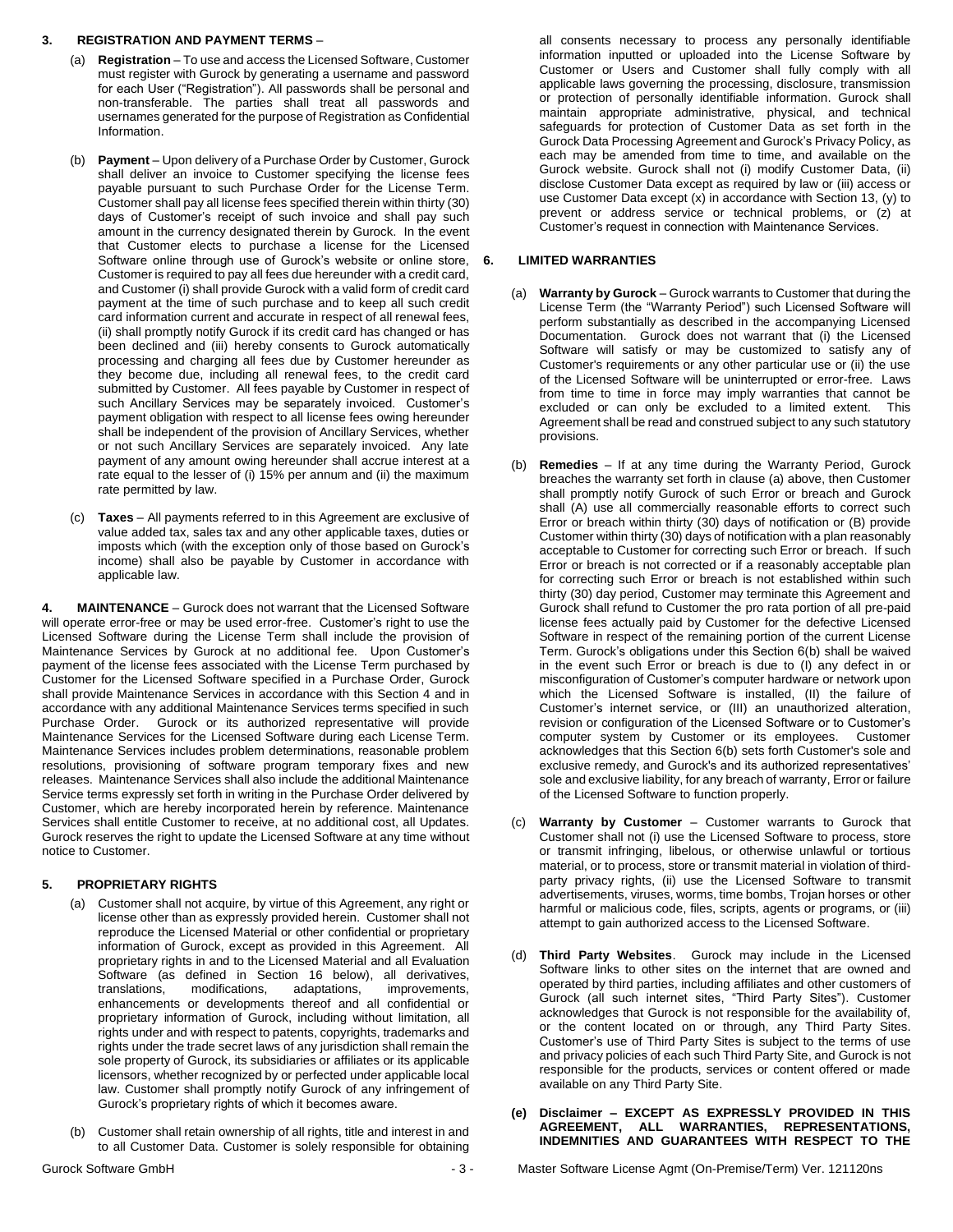**LICENSED MATERIAL, WHETHER EXPRESS OR IMPLIED, ARISING BY LAW, CUSTOM, PRIOR ORAL OR WRITTEN GUROCK OR ITS REPRESENTATIVES OR OTHERWISE (INCLUDING, BUT NOT LIMITED TO ANY WARRANTY OF MERCHANTABILITY OR FITNESS FOR PARTICULAR PURPOSE) ARE HEREBY OVERRIDDEN AND DISCLAIMED.**

## **7. INDEMNITY**

- (a) **Indemnity by Gurock** Subject to this Section 7 and Section 8 below, Gurock agrees during the License Term to indemnify, defend and hold harmless Customer from and against all claims, damages, losses, liabilities and expenses (including, but not limited to, reasonable attorneys' fees) arising out of any claim by a third party asserting that the Licensed Material or any of Customer's use thereof, infringes upon any third party's patent, copyright or trademark, provided that (i) Customer promptly notifies Gurock in writing no later than thirty (30) days after Customer's notice of any potential claim, (ii) Customer permits Gurock to defend, compromise or settle the claim, and provided further that no settlement intended to bind Customer shall be made without Customer's prior written authorization and (iii) Customer gives Gurock all available information, reasonable assistance, and authority to enable Gurock to do so.
- (b) **Alternative Remedy** If a claim described in Paragraph 7(a) may or has been asserted, Customer will permit Gurock, at Gurock's option and expense, to (i) procure the right to continue using the Licensed Material during the current License Term, (ii) replace or modify the Licensed Material to eliminate the infringement while providing functionally equivalent performance or (iii) accept the return of the Licensed Material and refund to Customer the pro rata portion of all pre-paid license fees actually paid by Customer for such Licensed Software in respect of the remaining portion of the current License Term.
- **(c) Limitation** Gurock shall have no indemnity obligation to Customer hereunder if the violation or infringement claim results from (i) a correction or modification of the Licensed Material not provided by Gurock or its authorized representative, (ii) the combination of the Licensed Software with other non-Gurock software or services, (iii) Customer's failure to obtain all consents and licenses necessary to process the Customer Data processed by Customer using the Licensed Software or (iv) continuing the allegedly infringing activity after receiving written notice of such infringement claim from Gurock.
- **(d) Indemnity by Customer**  Customer shall defend Gurock against all claims, damages, losses, liabilities and expenses (including, but not limited to, reasonable attorneys' fees) arising out of any claim by a third party asserting that the Customer Data or the Customer's processing of Customer Data through use of the Licensed Software infringes upon any third party's patent, copyright or trademark, provided that (i) Gurock promptly notifies Customer in writing no later than thirty (30) days after Gurock's notice of any potential claim, (ii) Gurock permits Customer to defend, compromise or settle the claim, and provided further that no settlement intended to bind Gurock shall be made without Gurock's prior written authorization and (iii) Gurock gives Customer all available information, reasonable assistance, and authority to enable Customer to do so.

**8. NO CONSEQUENTIAL DAMAGES – UNDER NO CIRCUMSTANCES WILL EITHER PARTY, THEIR RESPECTIVE AFFILIATES OR ANY OF THEIR RESPECTIVE AUTHORIZED REPRESENTATIVES BE LIABLE FOR ANY CONSEQUENTIAL, INDIRECT, SPECIAL, PUNITIVE, EXEMPLARY OR INCIDENTAL DAMAGES, WHETHER FORESEEABLE OR UNFORE-SEEABLE, BASED ON CLAIMS BY THE OTHER PARTY OR ANY THIRD PARTY (INCLUDING, BUT NOT LIMITED TO, CLAIMS FOR LOSS OF DATA, GOODWILL, PROFITS, USE OF MONEY OR USE OF THE LICENSED MATERIALS, INTERRUPTION IN USE OR AVAILABILITY OF DATA, STOPPAGE OF OTHER WORK OR IMPAIRMENT OF OTHER ASSETS), ARISING OUT OF BREACH OF EXPRESS OR IMPLIED WAR-RANTY, BREACH OF CONTRACT, MISREPRESENTATION, NEG-LIGENCE, STRICT LIABILITY IN TORT OR OTHERWISE, EXCEPT ONLY IN THE CASE OF PERSONAL INJURY WHERE AND TO THE EXTENT THAT APPLICABLE LAW REQUIRES SUCH LIABILITY. IN NO EVENT WILL THE AGGREGATE LIABILITY INCURRED IN ANY ACTION OR PROCEEDING BY GUROCK, ITS AFFILIATES OR ANY OF THEIR** 

**RESPECTIVE AUTHORIZED REPRESENTATIVES EXCEED THE TOTAL AMOUNT ACTUALLY PAID BY CUSTOMER FOR THE SPECIFIC LICENSED SOFTWARE THAT DIRECTLY CAUSED THE DAMAGE DURING THE CURRENT LICENSE TERM.**

### **9. CONFIDENTIALITY**

- (a) **Confidentiality.** Customer acknowledges that the Licensed Materials incorporate confidential and proprietary information developed or acquired by or licensed to Gurock and that all results of testing of the Licensed Software, whether performed by Customer or another third party, are confidential. In no event will Customer publish or disclose the results of any testing or performance specifications of the Licensed Software without Gurock's express prior written consent. A party that receives Confidential Information (the "Receiving Party") from the other party (the "Disclosing Party") shall not: (i) export or re-export (within the meaning of US laws or other export control laws or regulations) any Confidential Information, except in strict compliance with US laws; (ii) reverse engineer any Confidential Information; or (iii) disclose or make available the Disclosing Party's Confidential Information to any of the Receiving Party's employees, agents, contractors or consultants or to any third parties, except those that have agreed in writing to be bound by terms and conditions substantially similar to, and no less restrictive with respect to limitations on use and disclosure, than those contained in this Agreement and each of which have a "need to know" in order to carry out the purposes set forth in this Agreement. Each party shall take all reasonable precautions necessary to safeguard the confidentiality of all Confidential Information disclosed by the other party, including those precautions (A) taken by the disclosing party to protect its own Confidential Information and (B) which the disclosing party or its authorized representative may reasonably request from time to time. Neither party shall allow the removal or defacement of any confidentiality or proprietary notice placed on the Confidential Information disclosed by the disclosing party. The placement of copyright notices on Confidential Information shall not constitute publication or otherwise impair their confidential nature of such information.
- **(b) Disclosure**  If an unauthorized use or disclosure of the disclosing party's Confidential Information occurs within the recipient party's enterprise, the recipient party will immediately notify the disclosing party or its authorized representative and take, at recipient party's expense, all steps which may be available to recover such Confidential Information and to prevent its subsequent unauthorized use or dissemination.

**10. TERMINATION** – Customer's right to access and use the Licensed Software will automatically terminate upon expiration or termination of the License Term for such Licensed Software. In addition to the termination rights afforded Customer in Sections 6(b) and 7(b) hereof, upon 30-days prior written notice to Gurock, Customer may terminate this Agreement and all licenses purchased hereunder; provided, however, that Customer shall not be entitled to any refund or credit (except as otherwise expressly set forth in Sections 6(b) and 7(b) of this Agreement) of any amounts paid by Customer or a release from or cancellation, waiver or novation of any amounts payable or promised to be paid by Customer hereunder and all such amounts payable or promised to be paid by Customer in respect of the remaining portion of the current License Term shall automatically accelerate, become immediately due and payable and shall survive termination of this Agreement. If Customer or any of Customer's employees, consultants, authorized representatives or permitted third parties breach any term or condition of this Agreement, Gurock may terminate this Agreement, without judicial or administrative resolution or obligation to refund and all amounts payable or promised to be paid by Customer in respect of the remaining portion of the current License Term shall automatically accelerate, become immediately due and payable and shall survive termination of this Agreement. This Agreement will terminate automatically if Customer ceases to do business, becomes insolvent, goes or is put into receivership or liquidation, passes a resolution for its winding up (other than for the purpose of reconstruction or amalgamation) or for any of the foregoing, makes an arrangement for the benefit of its creditors, enters into bankruptcy, suspension of payments, moratorium, reorganization or any other proceeding that relates to insolvency or protection of creditors' rights or takes or suffers any similar action in consequence of debt. Upon the termination of this Agreement for any reason, all rights granted to Customer hereunder will cease, and Customer will promptly (A) cease access to and use of the Licensed Software and purge all Licensed Software and any related Updates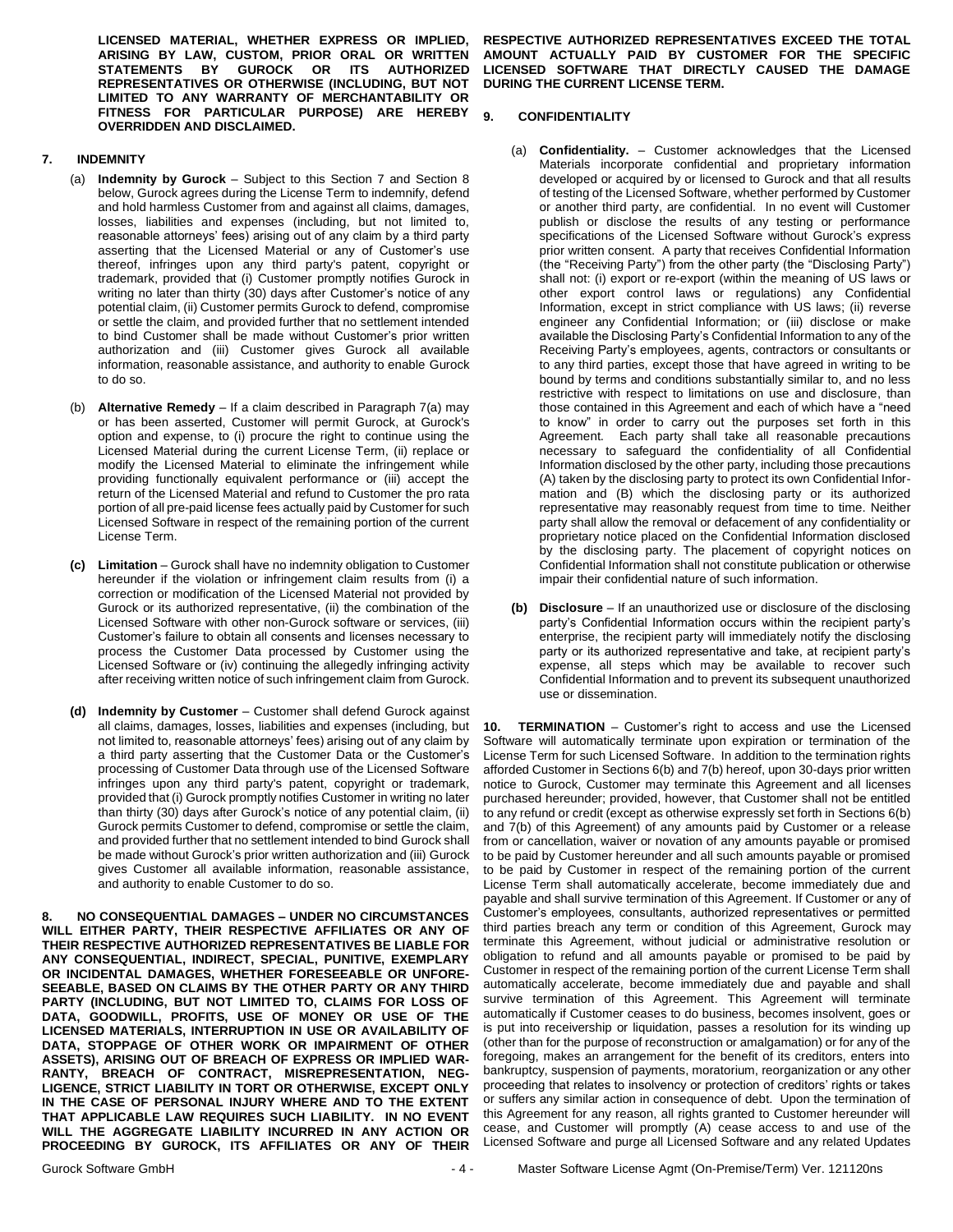from all of Customer's computer systems, storage media and other files, (B) destroy the Licensed Material and all copies thereof and (C) deliver to Gurock an affidavit certifying that Customer has complied with these termination obligations. The provision of Sections 1, 3(a), 3(b), 8 through 15 and 17 shall survive the termination of this Agreement.

**11. U.S. EXPORT RESTRICTIONS** – Customer acknowledges that the Licensed Materials and all related technical information, documents and materials are subject to export controls under the U.S. Export Administration Regulations. Customer covenants and agrees to comply with all import and export control regulations of the United States with respect to the Licensed Material. Customer acknowledges that it may not re-export or divert the Licensed Material or any related technical information, document or material, or direct derivatives thereof, to any country set forth on the U.S. Department of Commerce's list of State Sponsors of Terror (currently, Iran, North Korea, Sudan and Syria), including any future changes to the government's list of State Sponsors of Terror.

**12. EQUITABLE RELIEF** – The parties recognize that Sections 5, 9, 11 and 13 are necessary for the protection of the business and goodwill of the parties and are considered by the parties to be reasonable for such purpose. The parties agree that any breach of such Sections would cause the other party substantial and irreparable damage and therefore, in the event of any such breach, in addition to other remedies which may be available, the nonbreaching party shall have the right to seek specific performance and other injunctive and equitable relief in a court of law.

**13. REPORTING & AUDIT**– Gurock reserves the right to gather data on license usage by Customer for each item of Licensed Software, including server IP addresses, email addresses of Users, domain counts, the quantity of Customer Data, and applications processed and other information deemed relevant, to ensure that the Licensed Software is being used in accordance with the terms of this Agreement. Gurock expressly prohibits domain count overrides without prior written approval. Customer hereby consents to Gurock gathering and processing such usage information and agrees not to block, electronically or otherwise, the transmission of data required for compliance with this Agreement. Any unauthorized use of the Licensed Software by Customer or other use by Customer in violation of the restrictions contained in this Agreement shall be deemed a material breach of this Agreement. In addition to the foregoing, within ten (10) business days of Customer's receipt of Gurock's written request, Customer shall provide to Gurock a written report certifying to Gurock the number of licenses for Licensed Software used or accessed by Customer, the identity of the Users, applicable servers, hardware or computers upon which such licenses are access and used and, as applicable, the total number of Scans, the quantity of Customer Data or applications processed using the Licensed Software, in each case for the time period so specified in Gurock's written request, together with such other information as may be requested by Gurock and necessary to confirm Customer's compliance with the terms of this Agreement. The auditing, reporting and certification rights and obligations set forth in this Section 13(a) shall survive termination of this Agreement for a period of eighteen months.

**14. ENFORCEABILITY** – If for any reason a court of competent jurisdiction finds any provision of this Agreement, or portion thereof, to be unenforceable, void, invalid or illegal, that provision shall be enforced to the maximum extent permissible so as to effect the intent of the parties, and the remainder of this Agreement shall continue in full force and effect.

# **15. ENTIRE AGREEMENT**

(a) Customer acknowledges that it has read this Agreement, understands it and agrees to be bound by its terms. Customer and Gurock further agree that, subject to clause (b) below, this Agreement, together with all Purchase Orders delivered in connection herewith and all exhibits, schedules and annexes hereto, is the complete and exclusive statement of the agreement between Customer and Gurock and supersedes all proposals, oral or written, and all other communications between the parties relating to the subject matter of this Agreement, including any shrink-wrap agreements, click-wrap agreements or demo or trial agreements which may accompany or be embedded in the Licensed Software or the Licensed Material or which may have been previously in force between the parties. Subject to clause (b) below, this Agreement may not be amended, modified, supplemented or altered except by a written agreement that is signed by both parties.

**(b) UNDER NO CIRCUMSTANCES MAY THE TERMS OF THIS AGREEMENT OR ANY GUROCK PURCHASE ORDER BE AUPPLEMENTED, ALTERED, SUPERSEDED OR REPLACED BY ANY NON-GUROCK INVOICE OR NON-GUROCK PURCHASE ORDER OR OTHER SIMILAR INSTRUMENT DELIVERED BY CUSTOMER TO GUROCK. EACH PARTY ACKNOWLEDGES AND AGREES THAT, SOLELY AS A CONVENIENCE TO CUSTOMER AND ONLY FOR CUSTOMER'S INTERNAL ACCOUNTING PROCEDURES, CUSTOMER MAY DELIVER TO GUROCK A CUSTOMER INVOICE OR CUSTOMER PURCHASE ORDER OR OTHER SIMILAR DOCUMENT FOR ANY TRANSACTION CONTEMPLATED HEREUNDER AND THAT NO ACTION BY GUROCK, INCLUDING GUROCK'S DELIVERY OF ANY LICENSED MATERIALS OR ACCEPTANCE OF PAYMENT, SHALL BE DEEMED TO BE ACCEPTANCE OF ANY OF THE TERMS OR CONDITIONS CONTAINED IN SUCH CUSTOMER INVOICE OR CUSTOMER PURCHASE ORDER OR OTHER SIMILAR INSTRUMENT AND SUCH TERMS AND CONDITIONS SHALL BE VOID AND OF NO FORCE OR EFFECT, UNLESS ACCEPTED BY GUROCK PURSUANT TO A WRITTEN INSTRUMENT SIGNED BY BOTH PARTIES.**

### **16. TRIAL LICENSE**

- (a) If Customer is evaluating Evaluation Software (as defined below), then only the terms and conditions of this Section 16 (including those Sections of this Agreement incorporated in this Section 16 by reference) will govern Customer's temporary use of such Evaluation Software (and no other terms of this Agreement shall apply to Customer or govern Customer's use of Evaluation Software) and upon purchase of a commercial license or commercial subscription for such Evaluation Software, this entire Agreement, exclusive of this Section 16, shall apply to Customer and govern all use of the Licensed Material.
- (b) Gurock is the owner and provider of certain proprietary software and documentation that Customer may request to use, from time to time, on a temporary basis for the sole purpose of testing and evaluating such software prior to purchasing a commercial license for such software ("Evaluation Software"). All access and usage of Evaluation Software by Customer requires a temporary User generated username and password ("Trial Registration") and Customer is only permitted to use Evaluation Software during the term identified on Gurock's website (the "Trial Term").
- (c) Evaluation Software is provided to Customer solely for evaluation purposes for Customer's own testing and evaluation purposes (an "Evaluation") and upon Trial Registration Gurock hereby grants Customer a non-transferable, nonexclusive, limited license to access and use the Evaluation Software for such Evaluation during the period commencing on the date Customer first accesses the Evaluation Software and ending on the expiration of the Trial Term (including any extensions thereof authorized by Gurock, the "Evaluation Period"). Evaluation Software may be used by Customer solely for Customer's internal evaluation purposes and may not be used for any commercial purpose or any purpose for which Customer charges any third party a fee. Customer agrees not to cause or permit the reverse engineering, disassembly, modification, translation or decompilation of any Evaluation Software. Customer shall not copy the Evaluation Software, or create or develop any derivative software based upon the Evaluation Software.
- (d) Customer acknowledges that all Evaluation Software incorporates confidential and proprietary information developed or acquired by or licensed to Gurock and that all results of testing of the Evaluation Software, whether performed by Customer or another third party, are confidential. In no event will Customer publish or disclose the results of any testing or performance specifications of the Evaluation Software without Gurock's express prior written consent. Customer shall not remove or deface of any confidentiality or proprietary notice placed on the Evaluation Software. The placement of copyright notices on Evaluation Software shall not constitute publication or otherwise impair their confidential nature of such information.

#### **(e) ALL EVALUATION SOFTWARE PROVIDED BY GUROCK IS DELIVERED "AS IS, WHERE IS" AND GUROCK SPECIFICALLY DISCLAIMS ANY AND ALL WARRANTIES OF ANY KIND**